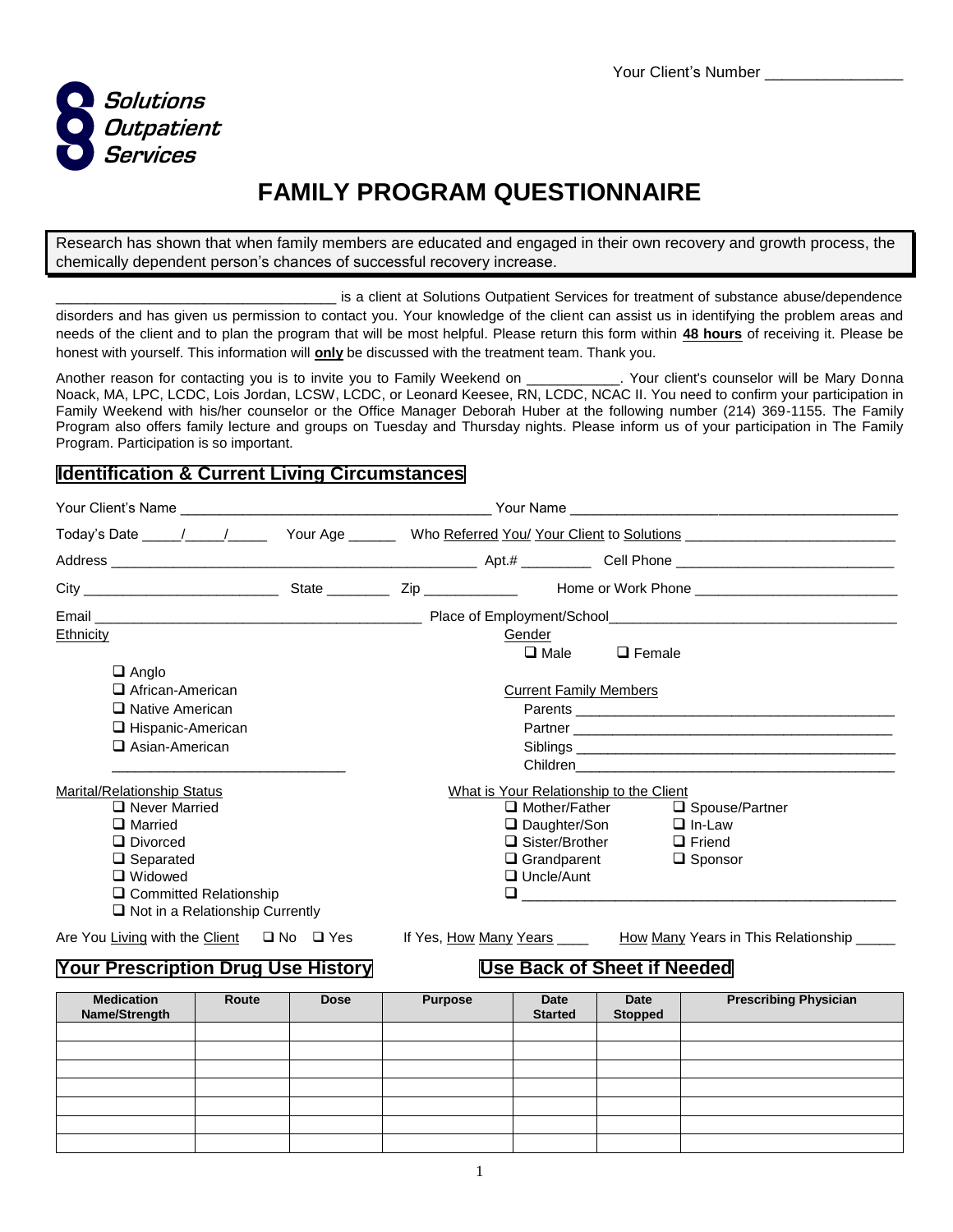### **Your Alcohol & Illicit Drug Use History**

| <b>Substance</b>                                                               | Slang/<br>Nickname/<br><b>Variations</b>                                                                                                   | Age<br><b>First</b><br><b>Used</b> | <b>Method</b><br><b>Taken</b> | Amount<br><b>Used</b> | <b>How Often Number of</b> | Years<br><b>Used</b> | <b>Date</b><br>Last<br><b>Used</b> |
|--------------------------------------------------------------------------------|--------------------------------------------------------------------------------------------------------------------------------------------|------------------------------------|-------------------------------|-----------------------|----------------------------|----------------------|------------------------------------|
| <b>Alcohol Use</b>                                                             | Booze, Liquor,<br><b>Spirits</b>                                                                                                           |                                    |                               |                       |                            |                      |                                    |
| <b>Cannabis Use</b>                                                            | Weed. Pot. Grass. THC.<br>Marijuana, Primos, Hashish, Hash<br>Hash Oil, , etc.                                                             |                                    |                               |                       |                            |                      |                                    |
| <b>Synthetic Marijuana</b><br><b>Phencyclidine Use</b>                         | K2, Spice, Fake Week<br>PCP. Angle Dust. Ketamine                                                                                          |                                    |                               |                       |                            |                      |                                    |
|                                                                                |                                                                                                                                            |                                    |                               |                       |                            |                      |                                    |
| Other Hallucinogen Use                                                         | Mescaline, DOM, MDMA (Ecstasy),<br>Psilocybin, DMT, DET, LSD, Salvia,<br>Mushrooms, Morning Glory Seeds, Fry                               |                                    |                               |                       |                            |                      |                                    |
| <b>Inhalant Use</b>                                                            | Gasoline, Glue, Liquid Paper,<br>Paint Thinner, Hair Spray, Duster                                                                         |                                    |                               |                       |                            |                      |                                    |
| <b>Opioid Use</b>                                                              | Heroin, Codeine, Darvon, Darvocet,<br>Percocet, Percodan, Oxytocin, Dilaudid,<br>Demerol, Hydrocodone Lorcet, Lortab,<br>Vicodin, Fiorinal |                                    |                               |                       |                            |                      |                                    |
| <b>Methadone</b>                                                               | Delophine, Methadose, Dome, Medicine                                                                                                       |                                    |                               |                       |                            |                      |                                    |
| Sedative, Hypnotic, &<br><b>Anxiolytic Use</b><br><b>Benzodiazepines &amp;</b> | Diazepam, Librium, Valium, Dalmane,<br>Tranks, Rohypnol, Ativan, Halcion,<br>Xanax, Serax, GHB, Lorazepam                                  |                                    |                               |                       |                            |                      |                                    |
| <b>Barbiturates</b>                                                            | Seconal, Nembutal, Stumblers,<br>Methaqualone Downers, Goofballs,<br>Tuinal, Phenobarbital, Reds                                           |                                    |                               |                       |                            |                      |                                    |
| <b>Stimulant Use</b><br>(Amphetamine-type)                                     | Amphetamine, Crystal, Ice, Crank<br>Dextroamphetamine, Mini-Thins,<br>Methamphetamine, Ritalin, Meth<br>Methlphenidate, khat, Dexedrine,   |                                    |                               |                       |                            |                      |                                    |
| <b>Stimulant Use</b><br>(Cocaine)                                              | Coke, Powder, Flake, Snow,<br>Crack, Rock, Speedballs (w/ Heroin)                                                                          |                                    |                               |                       |                            |                      |                                    |
| <b>Stimulant Use</b><br>(Other/Unspecified)                                    |                                                                                                                                            |                                    |                               |                       |                            |                      |                                    |
| <b>Tobacco Use</b>                                                             | Cigarettes, Smokeless Tobacco, Snuff,<br>Cigars, Chew                                                                                      |                                    |                               |                       |                            |                      |                                    |
| Other (or Unknown) Use                                                         | Cough Syrup, Robitussin,<br>Nyquil Coricidin, Triple C                                                                                     |                                    |                               |                       |                            |                      |                                    |
| <b>Anything Else You</b><br><b>Have Used</b>                                   |                                                                                                                                            |                                    |                               |                       |                            |                      |                                    |

Have Other Family Member Used or Abused Any of the Above Drugs No Yes Who \_\_\_\_\_\_\_\_\_\_\_\_\_\_\_\_\_\_\_\_\_\_\_\_\_\_\_\_\_\_\_\_\_

Explain \_\_\_\_\_\_\_\_\_\_\_\_\_\_\_\_\_\_\_\_\_\_\_\_\_\_\_\_\_\_\_\_\_\_\_\_\_\_\_\_\_\_\_\_\_\_\_\_\_\_\_\_\_\_\_\_\_\_\_\_\_\_\_\_\_\_\_\_\_\_\_\_\_\_\_\_\_\_\_\_\_\_\_\_\_\_\_\_\_\_\_\_\_\_\_\_\_\_\_\_\_\_

**There Will Be Another Section Which Will Allow You to Go Into Detail Regarding your Concerns with Your Client/Loved One.**

\_\_\_\_\_\_\_\_\_\_\_\_\_\_\_\_\_\_\_\_\_\_\_\_\_\_\_\_\_\_\_\_\_\_\_\_\_\_\_\_\_\_\_\_\_\_\_\_\_\_\_\_\_\_\_\_\_\_\_\_\_\_\_\_\_\_\_\_\_\_\_\_\_\_\_\_\_\_\_\_\_\_\_\_\_\_\_\_\_\_\_\_\_\_\_\_\_\_\_\_\_\_\_\_\_\_\_\_ \_\_\_\_\_\_\_\_\_\_\_\_\_\_\_\_\_\_\_\_\_\_\_\_\_\_\_\_\_\_\_\_\_\_\_\_\_\_\_\_\_\_\_\_\_\_\_\_\_\_\_\_\_\_\_\_\_\_\_\_\_\_\_\_\_\_\_\_\_\_\_\_\_\_\_\_\_\_\_\_\_\_\_\_\_\_\_\_\_\_\_\_\_\_\_\_\_\_\_\_\_\_\_\_\_\_\_\_

#### **Your Medical History**

Check Those You Have Had or Have Experienced

| $\Box$ Headaches              | $\Box$ Facial Numbness    | □ Difficulty Seeing             | $\Box$ Weakness, Tiredness          |
|-------------------------------|---------------------------|---------------------------------|-------------------------------------|
| $\Box$ Difficulty Reading     | $\square$ Numbness        | $\Box$ Do You Wear Glasses      | $\Box$ Difficulty With Coordination |
| $\Box$ Difficulty Hearing     | $\Box$ Limited Movement   | $\Box$ Do You Use A Hearing Aid | $\Box$ Loss of Sleep                |
| $\Box$ Frequent Colds         | $\Box$ Muscle Cramps      | $\Box$ Dizziness                | $\Box$ Frequent Indigestion         |
| □ Neck/Shoulder/Back Pain     | $\Box$ Joint Pain         | $\Box$ Difficulty Swallowing    | $\Box$ Frequency in Urination       |
| $\Box$ Heartburn or Gas       | $\Box$ Nausea or Retching | $\Box$ Constipation             | $\Box$ Vomiting                     |
| $\Box$ Diarrhea               | $\Box$ Chest Pain         | $\Box$ Shortness of Breath      | $\Box$ Palpitations                 |
| $\Box$ Abdominal Pain         | $\Box$ Loss of Appetite   | $\Box$ Recent Weight Gain       | $\Box$ Recent Weight Loss           |
| $\Box$ Liver Problems         | $\Box$ Vomiting Blood     | □ High Blood Pressure           | $\Box$ Ankle Swelling               |
| $\Box$ Cough                  | $\Box$ Cancer             | $\Box$ Heart Problems           | $\Box$ Stroke                       |
| $\Box$ Ulcers                 | $\Box$ Kidney Problems    | $\Box$ Type 1 Diabetes          | $\Box$ Type 2 Diabetes              |
| $\Box$ Other                  |                           |                                 |                                     |
|                               |                           |                                 |                                     |
| <b>Family Medical History</b> |                           |                                 |                                     |
|                               |                           |                                 |                                     |

2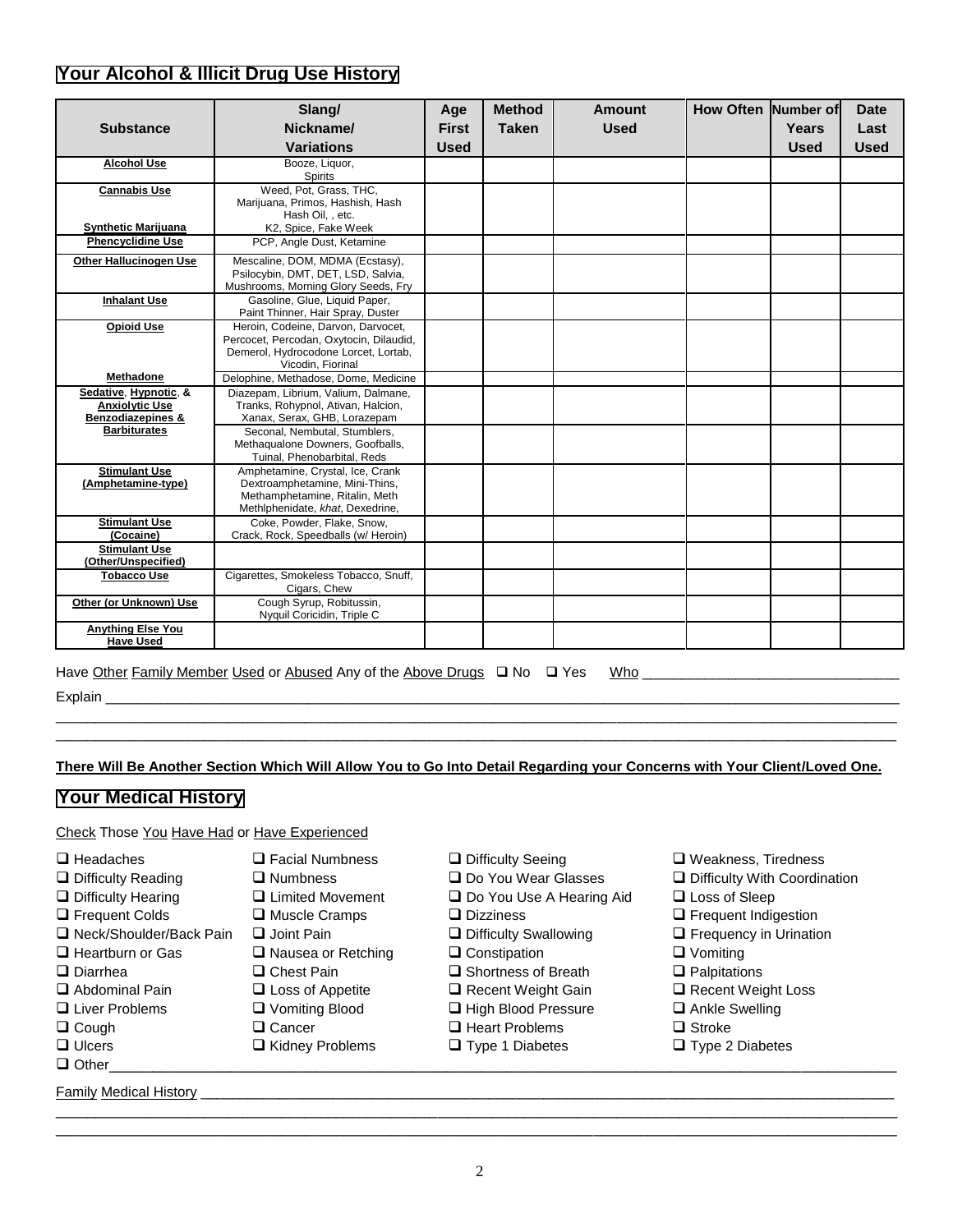| <b>Your Treatment &amp; Counseling History</b>                                                                                                                                                                                       | <b>Use Back of Sheet if Needed</b>                                                                                                                                                                                                   |  |  |
|--------------------------------------------------------------------------------------------------------------------------------------------------------------------------------------------------------------------------------------|--------------------------------------------------------------------------------------------------------------------------------------------------------------------------------------------------------------------------------------|--|--|
| I. Prior Chemical Dependency Treatment for You (Number of Times): _______                                                                                                                                                            |                                                                                                                                                                                                                                      |  |  |
|                                                                                                                                                                                                                                      |                                                                                                                                                                                                                                      |  |  |
|                                                                                                                                                                                                                                      |                                                                                                                                                                                                                                      |  |  |
| <b>II.</b> Prior <b>Eating Disorder Treatment for You</b> (Number of Times): __________                                                                                                                                              |                                                                                                                                                                                                                                      |  |  |
|                                                                                                                                                                                                                                      |                                                                                                                                                                                                                                      |  |  |
|                                                                                                                                                                                                                                      | Successful Completion □ Yes □ No Reason for Discharge ___________________________                                                                                                                                                    |  |  |
|                                                                                                                                                                                                                                      | III. Prior Codependency Treatment or Intensive Week Treatments for You (i.e. Survivors Workshop) (Number of Times)                                                                                                                   |  |  |
| 1.                                                                                                                                                                                                                                   |                                                                                                                                                                                                                                      |  |  |
|                                                                                                                                                                                                                                      |                                                                                                                                                                                                                                      |  |  |
| IV. Prior Psychiatric Treatment for You (Number of Times): ________                                                                                                                                                                  |                                                                                                                                                                                                                                      |  |  |
|                                                                                                                                                                                                                                      |                                                                                                                                                                                                                                      |  |  |
|                                                                                                                                                                                                                                      |                                                                                                                                                                                                                                      |  |  |
| V. Prior Counseling or Therapy for You (Number of Times): ________________                                                                                                                                                           |                                                                                                                                                                                                                                      |  |  |
|                                                                                                                                                                                                                                      |                                                                                                                                                                                                                                      |  |  |
|                                                                                                                                                                                                                                      |                                                                                                                                                                                                                                      |  |  |
| <b>Your Family of Origin History</b>                                                                                                                                                                                                 |                                                                                                                                                                                                                                      |  |  |
|                                                                                                                                                                                                                                      |                                                                                                                                                                                                                                      |  |  |
|                                                                                                                                                                                                                                      | Current Age or Age at Death 1994 and 200 million and 200 million and 200 million and 200 million and 200 million                                                                                                                     |  |  |
|                                                                                                                                                                                                                                      | Cause of Death <b>contained</b> and cause of Death <b>Cause of Death</b>                                                                                                                                                             |  |  |
| Occupation                                                                                                                                                                                                                           | Occupation experience and the contract of the contract of the contract of the contract of the contract of the contract of the contract of the contract of the contract of the contract of the contract of the contract of the        |  |  |
| Has or Has Ever Had a Problem With                                                                                                                                                                                                   | Has or Has Ever Had a Problem With                                                                                                                                                                                                   |  |  |
| $\Box$ Alcohol/Drugs                                                                                                                                                                                                                 | $\Box$ Alcohol/Drugs                                                                                                                                                                                                                 |  |  |
| $\Box$ Eating Disorders                                                                                                                                                                                                              | $\Box$ Eating Disorders                                                                                                                                                                                                              |  |  |
| Money Disorders                                                                                                                                                                                                                      | Money Disorders                                                                                                                                                                                                                      |  |  |
| □ Sex & Love Addiction                                                                                                                                                                                                               | $\Box$ Codependency                                                                                                                                                                                                                  |  |  |
| $\Box$ Mental Illness<br>$\Box$ Serious Medical Illness                                                                                                                                                                              | $\Box$ Mental Illness<br>$\Box$ Serious Medical Illness                                                                                                                                                                              |  |  |
|                                                                                                                                                                                                                                      |                                                                                                                                                                                                                                      |  |  |
|                                                                                                                                                                                                                                      | <b>Explain</b>                                                                                                                                                                                                                       |  |  |
| Describe Personality of Father                                                                                                                                                                                                       | Describe Personality of Mother                                                                                                                                                                                                       |  |  |
| YOUR STEP-FATHER<br><u> 1989 - Johann Stein, mars an deus an deus Amerikaansk kommunister (</u>                                                                                                                                      | YOUR STEP-MOTHER                                                                                                                                                                                                                     |  |  |
|                                                                                                                                                                                                                                      |                                                                                                                                                                                                                                      |  |  |
|                                                                                                                                                                                                                                      | Cause of Death <b>Cause of Death</b>                                                                                                                                                                                                 |  |  |
| Occupation <b>Department of the Contract of the Contract of the Contract of the Contract of the Contract of the Contract of the Contract of the Contract of the Contract of the Contract of the Contract of the Contract of the </b> | Occupation <b>contract the contract of the contract of the contract of the contract of the contract of the contract of the contract of the contract of the contract of the contract of the contract of the contract of the contr</b> |  |  |
| Has or Has Ever Had a Problem With                                                                                                                                                                                                   | Has or Has Ever Had a Problem With                                                                                                                                                                                                   |  |  |
| Alcohol/Drugs                                                                                                                                                                                                                        | Alcohol/Drugs                                                                                                                                                                                                                        |  |  |
| $\Box$ Eating Disorders                                                                                                                                                                                                              | $\Box$ Eating Disorders                                                                                                                                                                                                              |  |  |
| Money Disorders                                                                                                                                                                                                                      | Money Disorders                                                                                                                                                                                                                      |  |  |
| □ Sex & Love Addiction                                                                                                                                                                                                               | $\Box$ Codependency                                                                                                                                                                                                                  |  |  |
| $\Box$ Mental Illness<br>$\Box$ Serious Medical Illness                                                                                                                                                                              | $\Box$ Mental Illness<br>□ Serious Medical Illness                                                                                                                                                                                   |  |  |
|                                                                                                                                                                                                                                      |                                                                                                                                                                                                                                      |  |  |
| Explain                                                                                                                                                                                                                              | Explain<br><u> 1989 - Johann Barbara, martin amerikan basal dan berasal dalam basal dalam basal dalam basal dalam basal dala</u>                                                                                                     |  |  |
| Describe Personality of Step-Father                                                                                                                                                                                                  | Describe Personality of Step-Mother                                                                                                                                                                                                  |  |  |
| What Was the Nature of Your Parent's Relationship                                                                                                                                                                                    |                                                                                                                                                                                                                                      |  |  |
|                                                                                                                                                                                                                                      |                                                                                                                                                                                                                                      |  |  |

What Were the Most Important Family Values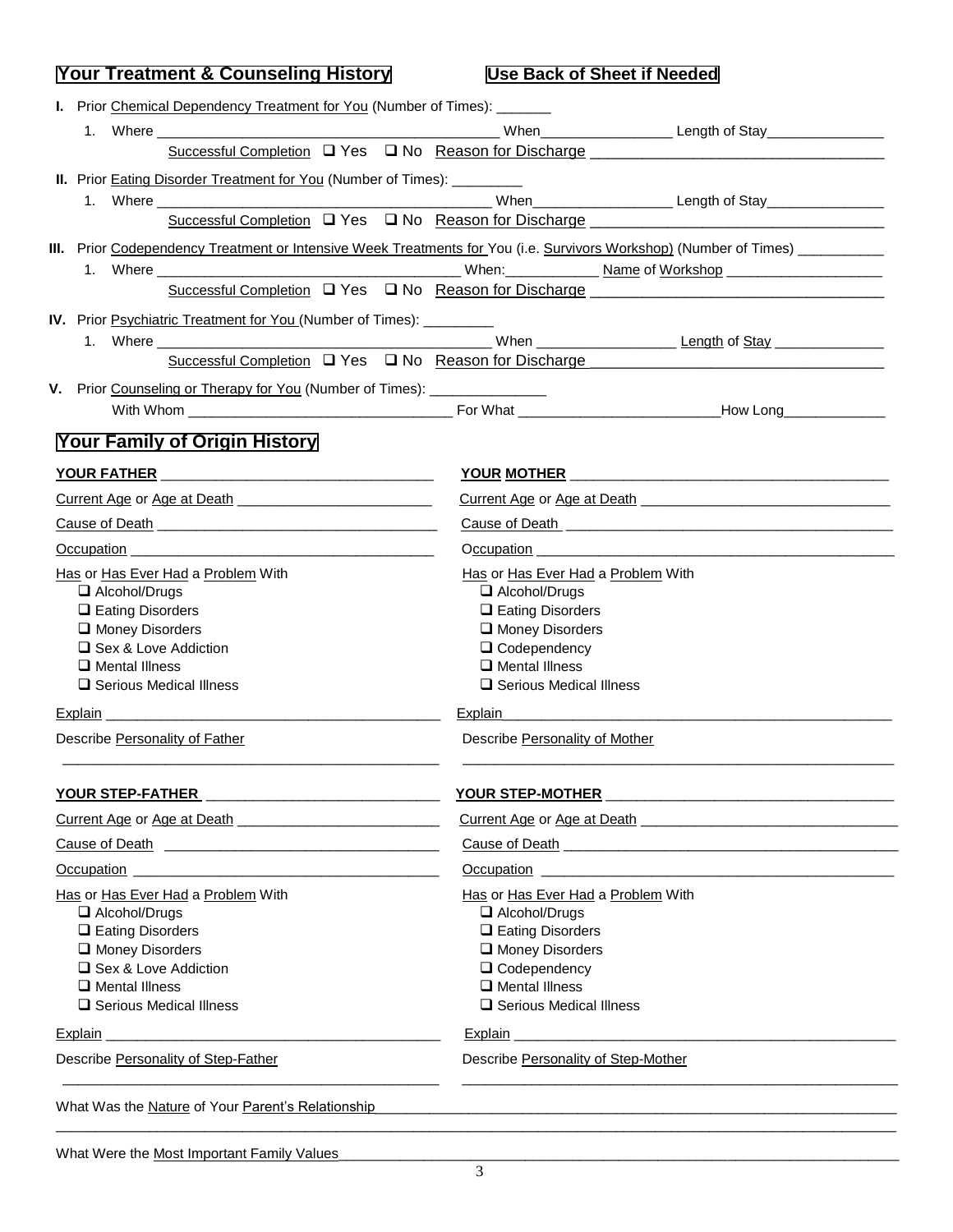### **Yours & Your Family Member's 12 Step Involvement & Treatment History**

|                                                                                                                                                                                                                                     | Relationship<br><b>To You</b> | <b>Treatment History</b><br>(Where & When)                                                                                                                            | <b>History of</b><br>12 Step<br>Involvement                | <b>Current</b><br>12 Step<br><b>Involvement</b> | <b>Current</b><br>Recovery/<br>Sober (Y/N) | <b>Comments</b>                                                                                                                                                                                                                |
|-------------------------------------------------------------------------------------------------------------------------------------------------------------------------------------------------------------------------------------|-------------------------------|-----------------------------------------------------------------------------------------------------------------------------------------------------------------------|------------------------------------------------------------|-------------------------------------------------|--------------------------------------------|--------------------------------------------------------------------------------------------------------------------------------------------------------------------------------------------------------------------------------|
|                                                                                                                                                                                                                                     |                               |                                                                                                                                                                       |                                                            |                                                 |                                            |                                                                                                                                                                                                                                |
|                                                                                                                                                                                                                                     |                               |                                                                                                                                                                       |                                                            |                                                 |                                            |                                                                                                                                                                                                                                |
|                                                                                                                                                                                                                                     |                               |                                                                                                                                                                       |                                                            |                                                 |                                            |                                                                                                                                                                                                                                |
|                                                                                                                                                                                                                                     |                               |                                                                                                                                                                       |                                                            |                                                 |                                            |                                                                                                                                                                                                                                |
|                                                                                                                                                                                                                                     |                               |                                                                                                                                                                       |                                                            |                                                 |                                            |                                                                                                                                                                                                                                |
|                                                                                                                                                                                                                                     |                               |                                                                                                                                                                       |                                                            |                                                 |                                            |                                                                                                                                                                                                                                |
|                                                                                                                                                                                                                                     |                               |                                                                                                                                                                       |                                                            |                                                 |                                            |                                                                                                                                                                                                                                |
| Your Childhood & Adolescence History                                                                                                                                                                                                |                               |                                                                                                                                                                       |                                                            |                                                 |                                            |                                                                                                                                                                                                                                |
|                                                                                                                                                                                                                                     |                               |                                                                                                                                                                       |                                                            |                                                 |                                            |                                                                                                                                                                                                                                |
| Raised In                                                                                                                                                                                                                           | $\Box$ Rural                  | $\Box$ Suburban                                                                                                                                                       | $\Box$ Urban                                               |                                                 |                                            |                                                                                                                                                                                                                                |
| <b>Primarily Raised By <math>\Box</math> Parent(s)</b> $\Box$ Grandparent(s)                                                                                                                                                        |                               |                                                                                                                                                                       | $\Box$ Sibling(s) $\Box$ Aunt(s)/Uncle(s) $\Box$ Cousin(s) |                                                 |                                            | $\Box$ Foster parent(s)                                                                                                                                                                                                        |
|                                                                                                                                                                                                                                     |                               |                                                                                                                                                                       |                                                            |                                                 |                                            |                                                                                                                                                                                                                                |
|                                                                                                                                                                                                                                     |                               | Describe Relationships Within The Family Letter and Content and Content and Content and Content and Content and                                                       |                                                            |                                                 |                                            |                                                                                                                                                                                                                                |
|                                                                                                                                                                                                                                     |                               |                                                                                                                                                                       |                                                            |                                                 |                                            |                                                                                                                                                                                                                                |
|                                                                                                                                                                                                                                     |                               | Did You or Any of Your Siblings Experience any Type of Abuse Growing $Up$ $\Box$ No<br>What Form of Punishment was Usually Used in your Family Growing Up and by Whom |                                                            |                                                 |                                            | □ Yes If Yes, Please Explain                                                                                                                                                                                                   |
|                                                                                                                                                                                                                                     |                               |                                                                                                                                                                       |                                                            |                                                 |                                            |                                                                                                                                                                                                                                |
|                                                                                                                                                                                                                                     |                               | What was Your Family's Attitude toward Alcohol/Drugs Growing Up _________                                                                                             |                                                            |                                                 |                                            |                                                                                                                                                                                                                                |
|                                                                                                                                                                                                                                     |                               | Your Marital History and Current Family History                                                                                                                       |                                                            |                                                 |                                            |                                                                                                                                                                                                                                |
|                                                                                                                                                                                                                                     |                               | Number of Marriages ______________ List Age at Each Marriage and Reason for Divorce                                                                                   |                                                            |                                                 |                                            |                                                                                                                                                                                                                                |
|                                                                                                                                                                                                                                     |                               |                                                                                                                                                                       |                                                            |                                                 |                                            | 1stDivorce Your Age Reason Reason 2 <sup>nd</sup> Divorce Your Age Reason Reason 2 <sup>nd</sup> Divorce 2011                                                                                                                  |
|                                                                                                                                                                                                                                     |                               |                                                                                                                                                                       |                                                            |                                                 |                                            |                                                                                                                                                                                                                                |
|                                                                                                                                                                                                                                     |                               | Quality of Relationship With Your Present Partner □ Poor                                                                                                              | $\Box$ Fair                                                |                                                 | $\Box$ Good                                | $\Box$ Excellent                                                                                                                                                                                                               |
| Describe <b>Executive</b> Contract and the contract of the contract of the contract of the contract of the contract of the contract of the contract of the contract of the contract of the contract of the contract of the contract |                               |                                                                                                                                                                       |                                                            |                                                 |                                            |                                                                                                                                                                                                                                |
|                                                                                                                                                                                                                                     |                               | Was Alcohol and/or Drug Use Involved in Divorces/Separations $\Box$ No $\Box$ Yes                                                                                     |                                                            |                                                 |                                            | Comment and the comment of the comment of the comment of the comment of the comment of the comment of the comment of the comment of the comment of the comment of the comment of the comment of the comment of the comment of  |
|                                                                                                                                                                                                                                     |                               |                                                                                                                                                                       |                                                            |                                                 |                                            | SPOUSES/SIGNIFICANT RELATIONSHIPS In Descending Order Include Deceased Spouses. Use Back of Page if Needed                                                                                                                     |
| #1 SPOUSE/SIGNIFICANT RELATIONSHIP                                                                                                                                                                                                  |                               |                                                                                                                                                                       | #2 SPOUSE/SIGNIFICANT RELATIONSHIP                         |                                                 |                                            |                                                                                                                                                                                                                                |
|                                                                                                                                                                                                                                     |                               |                                                                                                                                                                       |                                                            |                                                 |                                            | Name experience and the second contract of the second contract of the second contract of the second contract of the second contract of the second contract of the second contract of the second contract of the second contrac |
| Dates of Marriage Inclusive/Relationship ________________                                                                                                                                                                           |                               |                                                                                                                                                                       |                                                            |                                                 |                                            |                                                                                                                                                                                                                                |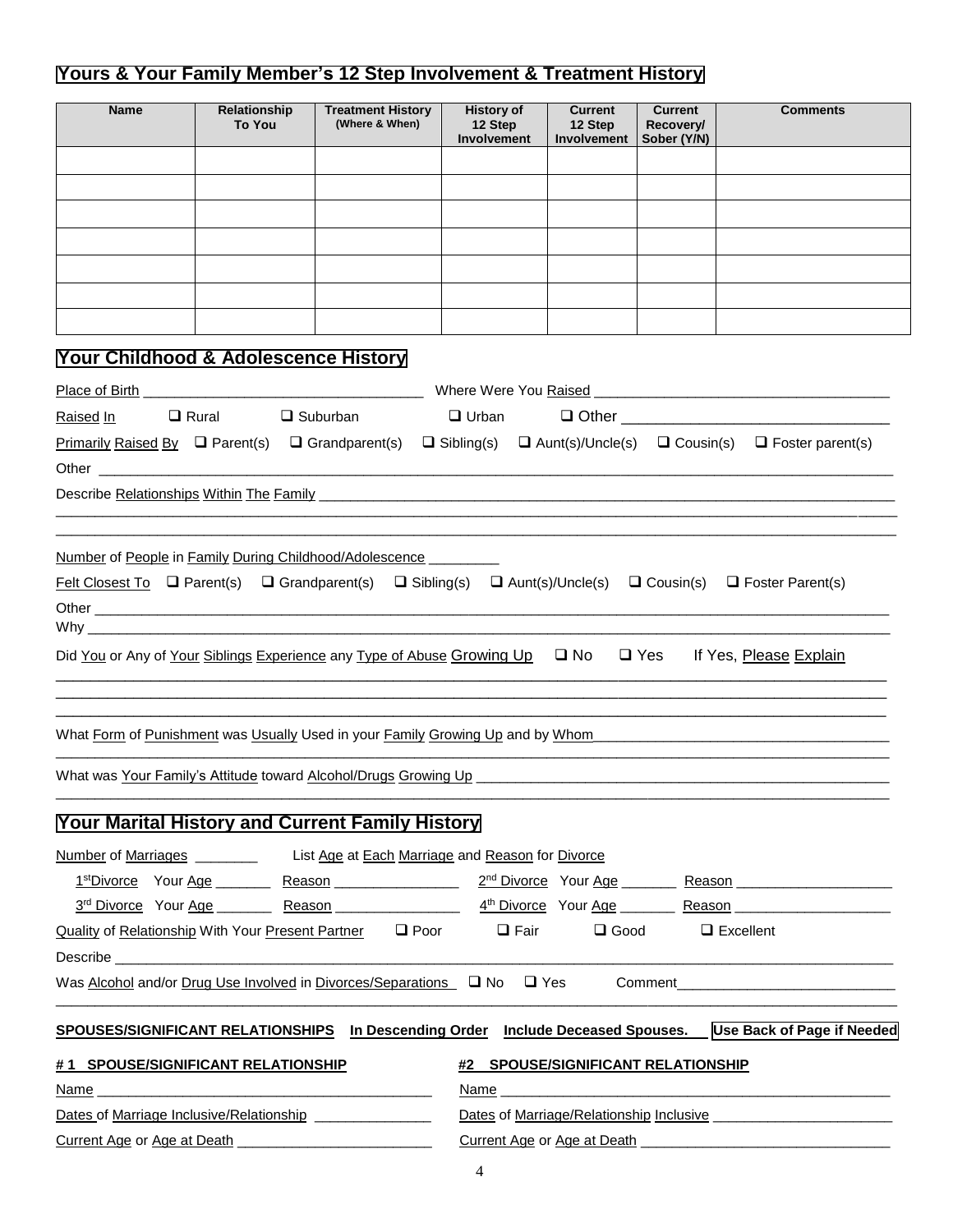| Cause of Death        | Cause of Death        |
|-----------------------|-----------------------|
| Personality           | Personality           |
| Describe Relationship | Describe Relationship |
|                       |                       |

| #3 SPOUSE/SIGNIFICANT RELATIONSHIP                          | #4 SPOUSE/SIGNIFICANT RELATIONSHIP                                                                                                                                                                                                                       |
|-------------------------------------------------------------|----------------------------------------------------------------------------------------------------------------------------------------------------------------------------------------------------------------------------------------------------------|
|                                                             |                                                                                                                                                                                                                                                          |
| Dates of Marriage/Relationship Inclusive __________________ | Dates of Marriage/Relationship Inclusive                                                                                                                                                                                                                 |
|                                                             |                                                                                                                                                                                                                                                          |
|                                                             |                                                                                                                                                                                                                                                          |
|                                                             |                                                                                                                                                                                                                                                          |
|                                                             |                                                                                                                                                                                                                                                          |
| #1 CHILD OR STEP CHILD                                      | #2 CHILD OR STEP CHILD<br>Name and the contract of the contract of the contract of the contract of the contract of the contract of the contract of the contract of the contract of the contract of the contract of the contract of the contract of the c |
|                                                             |                                                                                                                                                                                                                                                          |
|                                                             |                                                                                                                                                                                                                                                          |
|                                                             |                                                                                                                                                                                                                                                          |
|                                                             |                                                                                                                                                                                                                                                          |
|                                                             |                                                                                                                                                                                                                                                          |
| # 3 CHILD OR STEP CHILD                                     | <b>CHILD OR STEP CHILD</b><br>#4                                                                                                                                                                                                                         |

| <b>Name</b>                 | Name                        |
|-----------------------------|-----------------------------|
| Current Age or Age at Death | Current Age or Age at Death |
| Cause of Death              | Cause of Death              |
| Personality                 | Personality                 |
| Describe Relationship       | Describe Relationship       |
|                             |                             |

\_\_\_\_\_\_\_\_\_\_\_\_\_\_\_\_\_\_\_\_\_\_\_\_\_\_\_\_\_\_\_\_\_\_\_\_\_\_\_\_\_\_\_\_\_\_\_\_\_\_\_\_\_\_\_\_\_\_\_\_\_\_\_\_\_\_\_\_\_\_\_\_\_\_\_\_\_\_\_\_\_\_\_\_\_\_\_\_\_\_\_\_\_\_\_\_\_\_\_\_\_\_\_\_\_\_\_\_

# **Your Emotional & Mental Health History**

How Do You Picture Yourself Describe Yourself in Your Own Words

| Do You Have Fears, or Anxieties About Anything                                                           | $\square$ No | $\square$ Yes<br>If Yes, Please Explain                                                                                                                                                                                            |
|----------------------------------------------------------------------------------------------------------|--------------|------------------------------------------------------------------------------------------------------------------------------------------------------------------------------------------------------------------------------------|
| Do You Become Intensely Involved in Relationships                                                        |              | □ No □ Yes Explain <u>United States</u> and States and States and States and States and States and States and States and States and States and States and States and States and States and States and States and States and States |
| Are Relationships Short-Lived □ No                                                                       | $\Box$ Yes   |                                                                                                                                                                                                                                    |
| Do You Have Difficulty Being Alone $\Box$ No                                                             | $\Box$ Yes   |                                                                                                                                                                                                                                    |
| Do You Experience Intense Anger □ No □ Yes                                                               |              |                                                                                                                                                                                                                                    |
|                                                                                                          |              |                                                                                                                                                                                                                                    |
|                                                                                                          |              | Do You Have Trouble Maintaining Friendships<br>Die Ves If Yes, Please Explain                                                                                                                                                      |
| Do You Have Any of the Behaviors and Attitudes Described Below $\Box$ No $\Box$ Yes<br>□ Low Self-Esteem |              | If Yes, Please Explain                                                                                                                                                                                                             |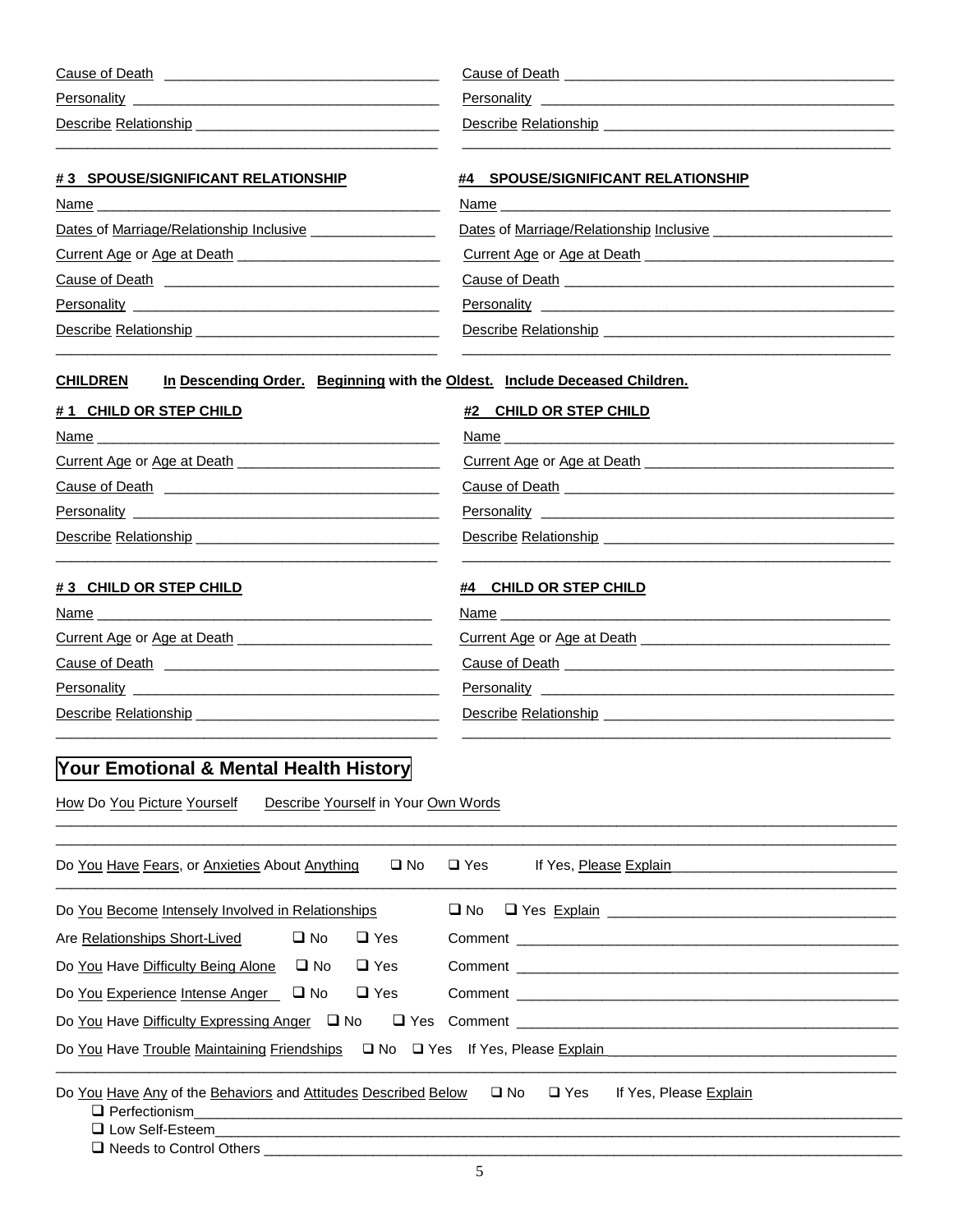| Have You Isolated From Family, Friends, or Social Involvement<br>Q No Q Yes Please Explain explain entertainment of the Explain entertainment of the Explain entertainment of t |                          |
|---------------------------------------------------------------------------------------------------------------------------------------------------------------------------------|--------------------------|
|                                                                                                                                                                                 |                          |
| Have You Changed Jobs, School, Friends, Habits, etc. in an Effort to "Make Things Better" □ No<br>$\square$ Yes                                                                 | If Yes, Please Explain   |
| Have You Covered Up for Someone Else's Behavior Q No<br>$\Box$ Yes                                                                                                              |                          |
| Has Your Care for Personal Appearance Changed<br><u>D</u> No<br>$\square$ Yes                                                                                                   |                          |
| Do You Blame Other People, Places or Things for Difficulties Experienced<br>No Please Explain 100 Please FXP 2011                                                               |                          |
| Do You Experience Mood Swings<br>$\square$ No<br>$\Box$ Yes                                                                                                                     |                          |
| Do You Seem to Have an Over-Developed Sense of Responsibility for Others $\Box$ No $\Box$ Yes Please Explain                                                                    |                          |
| Do You Seem to Experience Over Sensitivity to Personal Criticism<br>□ No □ Yes Please Explain <u>[1994]</u> No □ Yes Please Explain [1994]                                      |                          |
| Have You Been Diagnosed/Struggled with a Sexual Addiction<br>$\square$ No                                                                                                       |                          |
| Have You Been Diagnosed/Struggled with a Love Addiction<br>$\square$ No                                                                                                         |                          |
| Have You Been Diagnosed/Struggled with a Debting Disorder<br>$\square$ No                                                                                                       |                          |
| Have You Been Diagnosed/Struggled with a Gambling Addiction $\Box$ No                                                                                                           |                          |
| Have You Been Diagnosed with a Mental Disorder $\Box$ No $\Box$ Yes<br><b>Comment Below</b>                                                                                     |                          |
|                                                                                                                                                                                 |                          |
|                                                                                                                                                                                 |                          |
|                                                                                                                                                                                 |                          |
|                                                                                                                                                                                 |                          |
|                                                                                                                                                                                 |                          |
| <b>Q</b> Personality Disorder (When) _____________________<br>□ Borderline □ Narcissist □ Dependent □ Paranoid<br>$\Box$ Schizoid $\Box$ Antisocial $\Box$ Histrionic           | $\Box$ Avoidant          |
|                                                                                                                                                                                 |                          |
|                                                                                                                                                                                 |                          |
| Have You or a Family Member Ever Had a History of Violent and/or Self-Harm Behavior (Cutting, Inflicting Injury to Yourself)                                                    |                          |
| $\Box$ No $\Box$ Yes                                                                                                                                                            |                          |
| What Form of Punishment Was/Is Used in Your Current Family Comment Network Comment Communication of Punishment Was/Is Used in Your Current Family Comment                       |                          |
|                                                                                                                                                                                 |                          |
|                                                                                                                                                                                 |                          |
| Have You or a Family Member Ever Had<br><b>Suicidal Attempts</b><br><b>Suicidal Plans</b>                                                                                       | <b>Suicidal Thoughts</b> |
| $\Box$ No $\Box$ Yes<br>$\Box$ No $\Box$ Yes                                                                                                                                    | $\Box$ No $\Box$ Yes     |
| <b>How Many Suicide Attempts</b><br>Alcohol/Drug Related □ No □ Yes<br>Last Attempt __________                                                                                  |                          |
| Comments                                                                                                                                                                        |                          |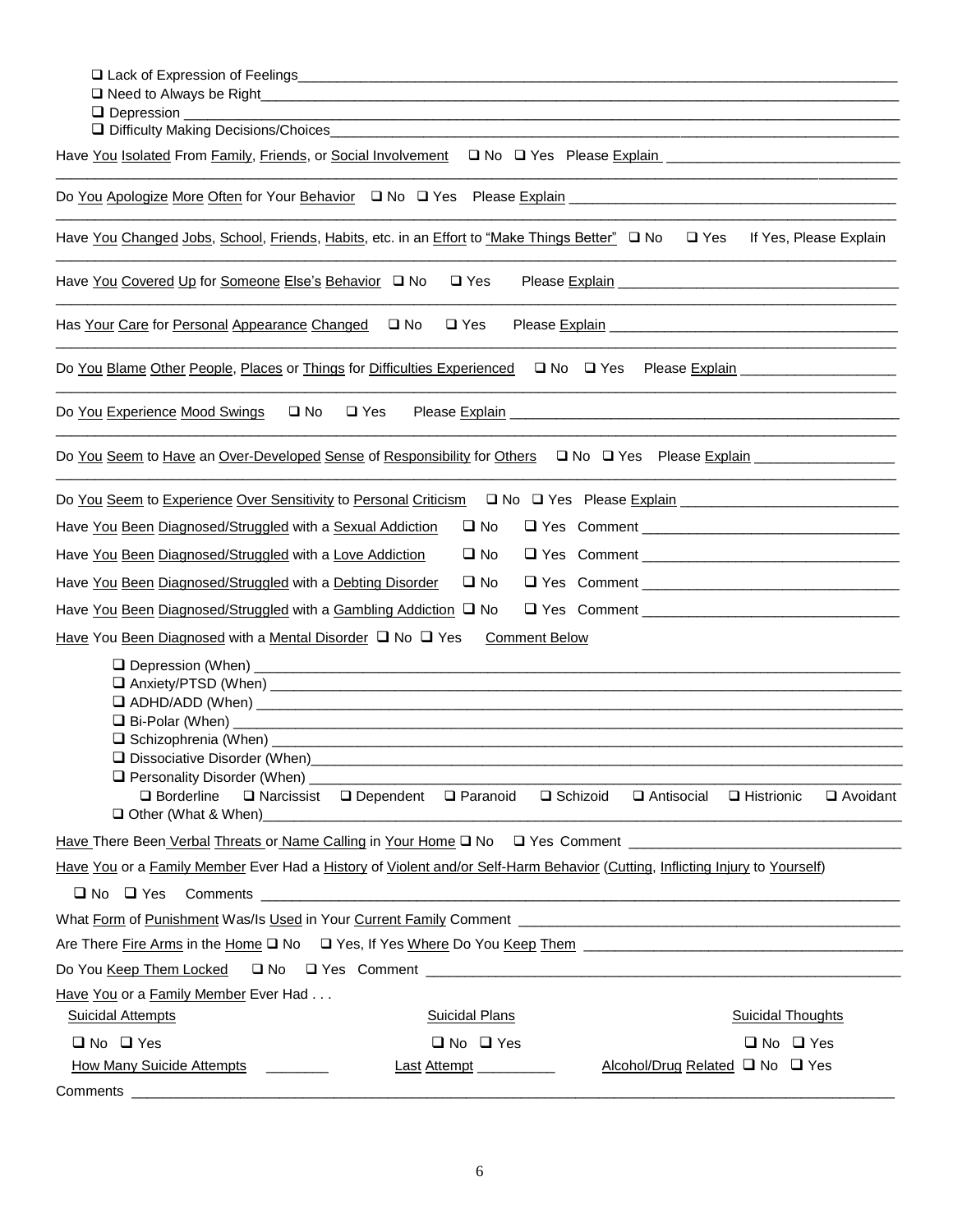## **Your Abuse History (Physical, Sexual, Emotional, Mental, Spiritual, Financial, Etc.)**

| PHYSICAL ABUSE - Includes □ Face Slapping<br>$\Box$ Shaking a Child $\Box$ Hair Pulling $\Box$ Head Banging $\Box$ Tickling Into Hysteria<br>$\Box$ Intrusive Procedures $\Box$ Hitting with an Object<br>$\Box$ Lack of Appropriate Physical Nurturing                                                               |
|-----------------------------------------------------------------------------------------------------------------------------------------------------------------------------------------------------------------------------------------------------------------------------------------------------------------------|
| $\Box$ No $\Box$ Yes<br>Have You Ever Been Physically Abused<br><b>Check All Above That Apply</b>                                                                                                                                                                                                                     |
| What Happened                                                                                                                                                                                                                                                                                                         |
|                                                                                                                                                                                                                                                                                                                       |
| <b>SEXUAL ABUSE - Includes - Any Form of Non-Consenting Sexual Activity with an Adult and in Childhood</b><br>Overt-Sexual Abuse<br>Physical-Sexual Abuse                                                                                                                                                             |
| $\square$ Masturbation of a Child, Having a Child Masturbate an Adult $\square$ Voyeurism<br>$\Box$ Exhibitionism<br>$\square$ Sexual Intercourse<br>□ Oral Sex<br>$\Box$ Sexual Kissing<br>$\Box$ Sexual Hugging<br>$\Box$ Sexual Touching/Fondling $\Box$ Verbal Sexual Abuse $\Box$ Pornography<br>$\Box$ Anal Sex |
| Covert-Sexual Abuse<br>□ When a Parent or Caregiver Does Not Set Appropriate Sexual Boundaries with a Child<br>□ When a Child Witnesses Sexual Abuse<br>□ Emotional-Sexual Abuse (Emotional Enmeshment by the Parent or Caregiver)                                                                                    |
| $\Box$ No $\Box$ Yes<br>Have You Ever Been Sexually Abused<br>Check All Above That Apply                                                                                                                                                                                                                              |
| <b>What Happened</b>                                                                                                                                                                                                                                                                                                  |
| <b>EMOTIONAL ABUSE - Is</b> When a Major Caregiver Refuses to Allow a Child to Express Feelings, Shames a Child for His/Her Feelings<br>or Demonstrates Improper Expression of His/Her Feelings in Front of the Child<br>Have You Ever Been Emotionally Abused<br><u>I</u> No<br>$\Box$ Yes                           |
| MENTAL ABUSE - Includes Attacks to a Child's Thinking Process, Over-Control of the Expression of a Child's Thoughts and Failure on<br>the Part of a Major Caregiver to Teach Logical Thinking and Problem Solving.                                                                                                    |
| $\square$ No<br>$\Box$ Yes<br>Have You Ever Been Mentally Abused                                                                                                                                                                                                                                                      |
| What Happened _                                                                                                                                                                                                                                                                                                       |
| SPIRITUAL ABUSE - The Parent or Major Caregiver May Be a Religious Addict or the Child May be Abused by a Religious Leader.<br>Spiritual Abuse Also Occurs When a Parent or Major Caregiver Does Not Follow the Established Family Rules or Values as<br>Though He/She is Above Those Rules and Values.               |
| $\Box$ Being Disrespectful of a Child's Reality<br>□ Demanding Perfection<br>$\Box$ Neglecting<br>Over-Controlling<br>$\Box$ Demanding to be a Child's Higher Power $\Box$ Abandoning or Indulging a Child<br>$\Box$ Ignoring                                                                                         |
| Have You Ever Been Spiritually Abused □ No<br>$\Box$ Yes                                                                                                                                                                                                                                                              |
| What Happened                                                                                                                                                                                                                                                                                                         |
| FINANCIAL ABUSE - Is When a Parent, Major Caregiver, Friend, or Authority Figure Takes Advantage of You for Financial Gain                                                                                                                                                                                            |
| Have You Ever Been Financially Abused □ No<br>$\Box$ Yes<br>What Happened                                                                                                                                                                                                                                             |
| <b>OTHER TYPES of ABUSE</b> – Includes Peer or Social Abuse for Reasons of Race, Religion, Sexuality, and/or Physical Appearance.                                                                                                                                                                                     |
|                                                                                                                                                                                                                                                                                                                       |
| Your Activities & Social History                                                                                                                                                                                                                                                                                      |
| <b>Number of Close Friends</b>                                                                                                                                                                                                                                                                                        |
|                                                                                                                                                                                                                                                                                                                       |
|                                                                                                                                                                                                                                                                                                                       |
|                                                                                                                                                                                                                                                                                                                       |
| List Your Creative Interests<br><u> 1989 - Jan James James James James James James James James James James James James James James James James J</u>                                                                                                                                                                  |
|                                                                                                                                                                                                                                                                                                                       |
| <b>List Musical Interests</b><br><u> 1989 - Jan James James James James James James James James James James James James James James James James J</u>                                                                                                                                                                 |
|                                                                                                                                                                                                                                                                                                                       |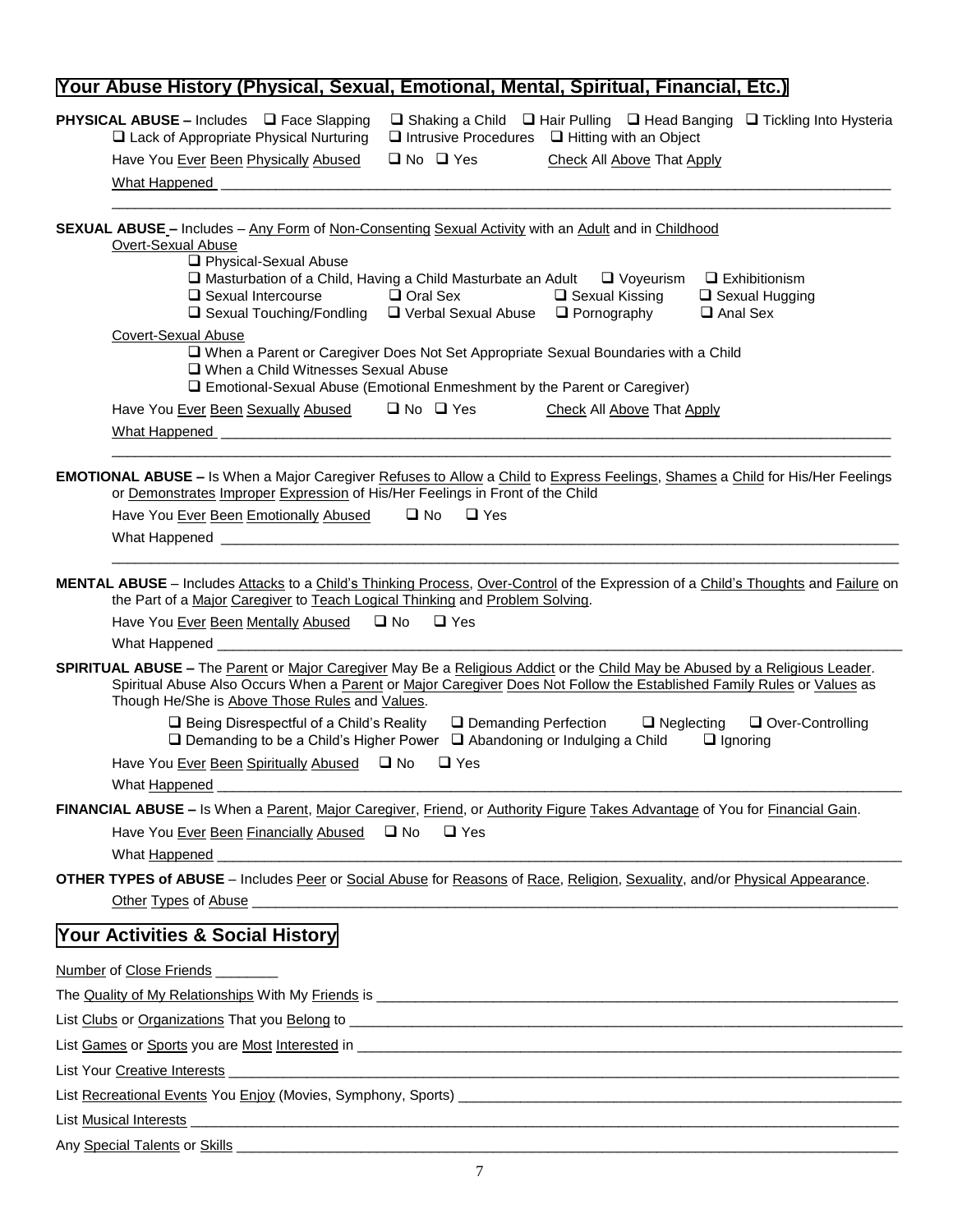| Your Educational & Vocational History                                                                                                                                                                                               |                                                             |                                                                             |
|-------------------------------------------------------------------------------------------------------------------------------------------------------------------------------------------------------------------------------------|-------------------------------------------------------------|-----------------------------------------------------------------------------|
| What is the Highest Level of Education Completed ___________ Was School a Positive or Negative Experience _______________                                                                                                           |                                                             |                                                                             |
| What is Your Present Job ______________________                                                                                                                                                                                     |                                                             | How Long (In Years) ____________ Do You Enjoy Your Job $\Box$ No $\Box$ Yes |
| Your Legal History                                                                                                                                                                                                                  |                                                             |                                                                             |
|                                                                                                                                                                                                                                     |                                                             |                                                                             |
|                                                                                                                                                                                                                                     |                                                             |                                                                             |
|                                                                                                                                                                                                                                     |                                                             |                                                                             |
|                                                                                                                                                                                                                                     |                                                             |                                                                             |
|                                                                                                                                                                                                                                     |                                                             |                                                                             |
| Have You Had Any Legal Problems in Any of These Areas in the Past Two Years                                                                                                                                                         |                                                             |                                                                             |
| $\Box$ Driving<br>$\Box$ Family<br>$\Box$ Other $\_\_$                                                                                                                                                                              | $\Box$ Fights $\Box$ Financial $\Box$ DWI or DUI $\Box$ MIP | $\Box$ PI<br>$\Box$ Burglary $\Box$ Theft                                   |
| In the Past Two Years, Have you Been Convicted of Any Offenses $\Box$ No $\Box$ Yes                                                                                                                                                 |                                                             |                                                                             |
| Are You Currently Involved in Any of These Legal Situations  □ Divorce Proceedings  □ Child Care/Custody Action<br>$\Box$ Probation $\Box$ Civil Proceedings $\Box$ Parole $\Box$ Other                                             |                                                             |                                                                             |
| Your Financial History<br>Do You or any Family Member Gamble $\Box$ No $\Box$ Yes                                                                                                                                                   |                                                             |                                                                             |
| Has Your Income Increased / Decreased / Stayed the Same in the Last Two Years Manuscript Communication of the N                                                                                                                     |                                                             |                                                                             |
| If Married, is Your Spouse Currently Employed □ No                                                                                                                                                                                  |                                                             |                                                                             |
| Who Contributes Income to Your Family Manuscript Annual Microsoft Controls Finances in Your Family Museum Annual Microsoft Controls Finances in Your Family                                                                         |                                                             |                                                                             |
|                                                                                                                                                                                                                                     |                                                             |                                                                             |
| Your Faith/Spiritual Historv                                                                                                                                                                                                        |                                                             |                                                                             |
| Average Number of Times you Attend Religious Services Per Month<br>What Religion Were you Primarily Raised in Q None Q Protestant<br>How Active Were You in That Religion                                                           | $\Box$ Catholic                                             | $\Box$ Other<br>$\Box$ Jewish                                               |
| What Religion Are you Now $\Box$ None<br>$\Box$ Protestant                                                                                                                                                                          | $\Box$ Catholic<br>$\Box$ Jewish                            | $\Box$ Other $\Box$                                                         |
| Do You Believe in God □ No                                                                                                                                                                                                          |                                                             |                                                                             |
| Spirituality Encompasses Our Connection with a Higher Power, Nature, Others, and Self. Check Spiritual Practices You Use:<br>$\Box$ Meditation<br>$\Box$ Journaling<br>$\Box$ Prayer<br>$\Box$ Communion with Nature<br>$\Box$ Yoga | $\Box$ Reading Books on Spirituality                        | $\Box$ Gardening<br>$\Box$ Art                                              |
| What are Your Present Spiritual Problems or Needs                                                                                                                                                                                   |                                                             |                                                                             |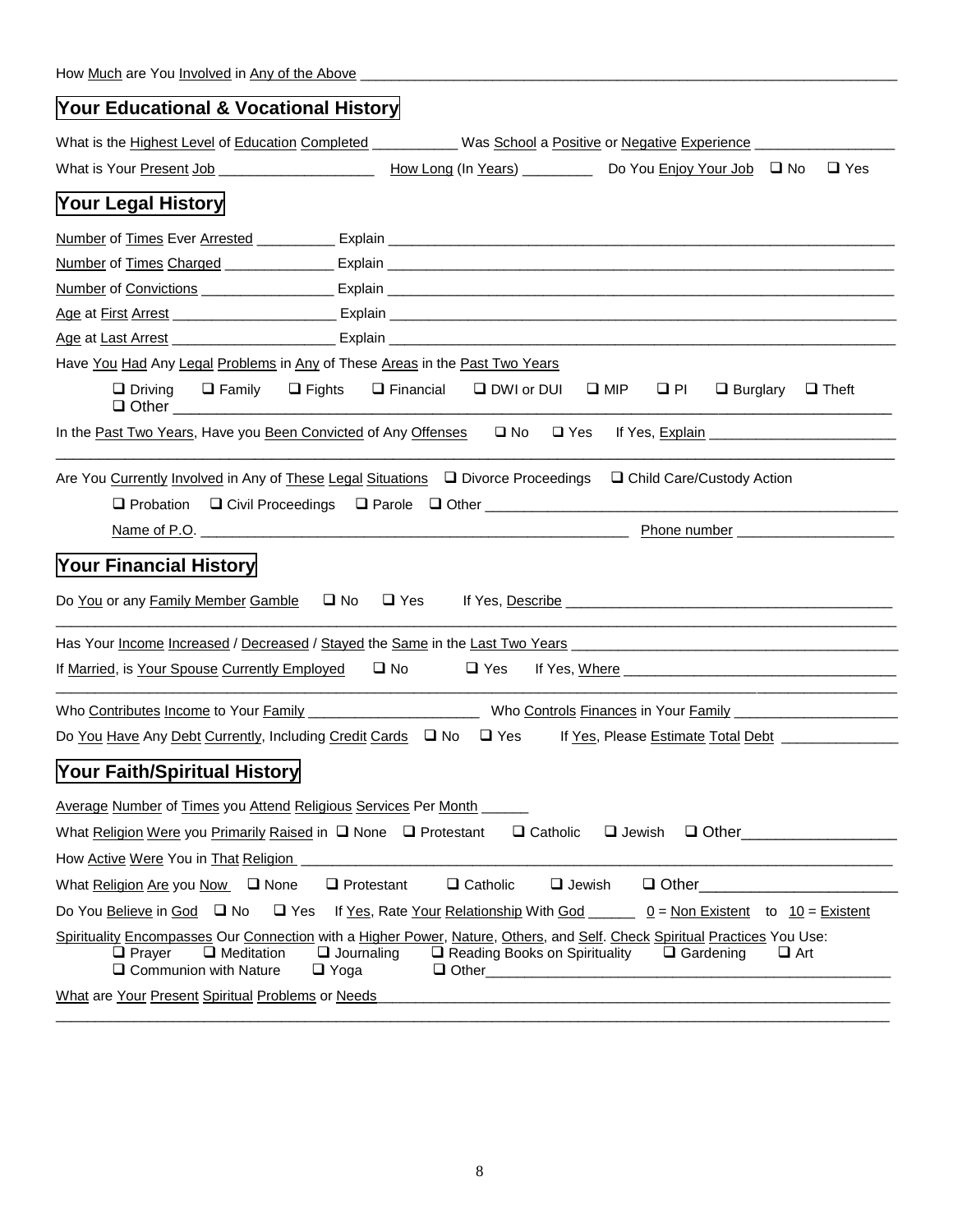# **THIS INFORMATION IS ABOUT YOUR CLIENT IN SOLUTIONS**

### **Your Client's Alcohol & Drug History (To the Best of Your Knowledge)**

Check the Boxes to the Drugs you Believe Your Client Uses or Has Used and Add Any Comments

| $\Box$ Alcohol $\Box$                                                                                                                                                                                                                                                   |
|-------------------------------------------------------------------------------------------------------------------------------------------------------------------------------------------------------------------------------------------------------------------------|
| Q Cocaine experience and the contract of the contract of the contract of the contract of the contract of the contract of the contract of the contract of the contract of the contract of the contract of the contract of the c                                          |
|                                                                                                                                                                                                                                                                         |
| $\Box$ Marijuana                                                                                                                                                                                                                                                        |
|                                                                                                                                                                                                                                                                         |
| Tranquilizers (Xanax, Valium, Ativan, etc.)<br>2020 - Pranquilizers (Xanax, Valium, Ativan, etc.)<br>2020 - Pranco Martin Maria Maria Maria Maria Maria Maria Maria Maria Maria Maria Maria Maria Maria Maria Mari                                                      |
| $\Box$ Sedatives                                                                                                                                                                                                                                                        |
|                                                                                                                                                                                                                                                                         |
|                                                                                                                                                                                                                                                                         |
|                                                                                                                                                                                                                                                                         |
| $\Box$ Other $\Box$                                                                                                                                                                                                                                                     |
| Has the Use of Chemicals Become His/Her First Priority in Their Life $\Box$ No $\Box$ Yes<br><u>If Yes, Explain ___________________________</u><br>Has He/She Ever Rationalized or Excused His/Her Chemicals<br>□ No □ Yes<br>If Yes, Explain                           |
| Have Any Significant Others - Spouse, Friends, Children, Parents, Employer, etc. - Terminated or Threatened to Terminate Their<br>Relationship if He/She Did Not Control, Cut Back or Stop His/Her Use of Chemicals<br>$\square$ No<br>$\square$ Yes<br>If Yes, Explain |
| Has His/Her Usage of Chemicals Affected the Family $\Box$ No $\Box$ Yes<br><u> 1989 - Johann Stoff, amerikansk politiker (d. 1989)</u>                                                                                                                                  |
| Does He/She Go on Binges<br>$\square$ Yes<br>$\square$ No                                                                                                                                                                                                               |
| Has His/Her Behavior Become Unpredictable on the Job, at Home, in School or in Social Settings with Friends<br>$\square$ No<br>$\Box$ Yes                                                                                                                               |
| Has He/She Ever Talked of Suicide, Planned Suicide, or Attempted Suicide<br>$\square$ No<br>$\square$ Yes<br>If Yes, Describe & Give Dates                                                                                                                              |

Has He/She Ever Received Any Alcohol/Drug/Eating Disorder and/or Psychiatric Treatment in the Past

| For What<br>(Addiction) | When | Where | Successfully<br>Completed It | 12 Step<br>Involvement | <b>Comments</b> |
|-------------------------|------|-------|------------------------------|------------------------|-----------------|
|                         |      |       |                              |                        |                 |
|                         |      |       |                              |                        |                 |
|                         |      |       |                              |                        |                 |
|                         |      |       |                              |                        |                 |
|                         |      |       |                              |                        |                 |
|                         |      |       |                              |                        |                 |
|                         |      |       |                              |                        |                 |
|                         |      |       |                              |                        |                 |

\_\_\_\_\_\_\_\_\_\_\_\_\_\_\_\_\_\_\_\_\_\_\_\_\_\_\_\_\_\_\_\_\_\_\_\_\_\_\_\_\_\_\_\_\_\_\_\_\_\_\_\_\_\_\_\_\_\_\_\_\_\_\_\_\_\_\_\_\_\_\_\_\_\_\_\_\_\_\_\_\_\_\_\_\_\_\_\_\_\_\_\_\_\_\_\_\_\_\_\_\_\_\_\_\_\_\_\_ \_\_\_\_\_\_\_\_\_\_\_\_\_\_\_\_\_\_\_\_\_\_\_\_\_\_\_\_\_\_\_\_\_\_\_\_\_\_\_\_\_\_\_\_\_\_\_\_\_\_\_\_\_\_\_\_\_\_\_\_\_\_\_\_\_\_\_\_\_\_\_\_\_\_\_\_\_\_\_\_\_\_\_\_\_\_\_\_\_\_\_\_\_\_\_\_\_\_\_\_\_\_\_\_\_\_\_\_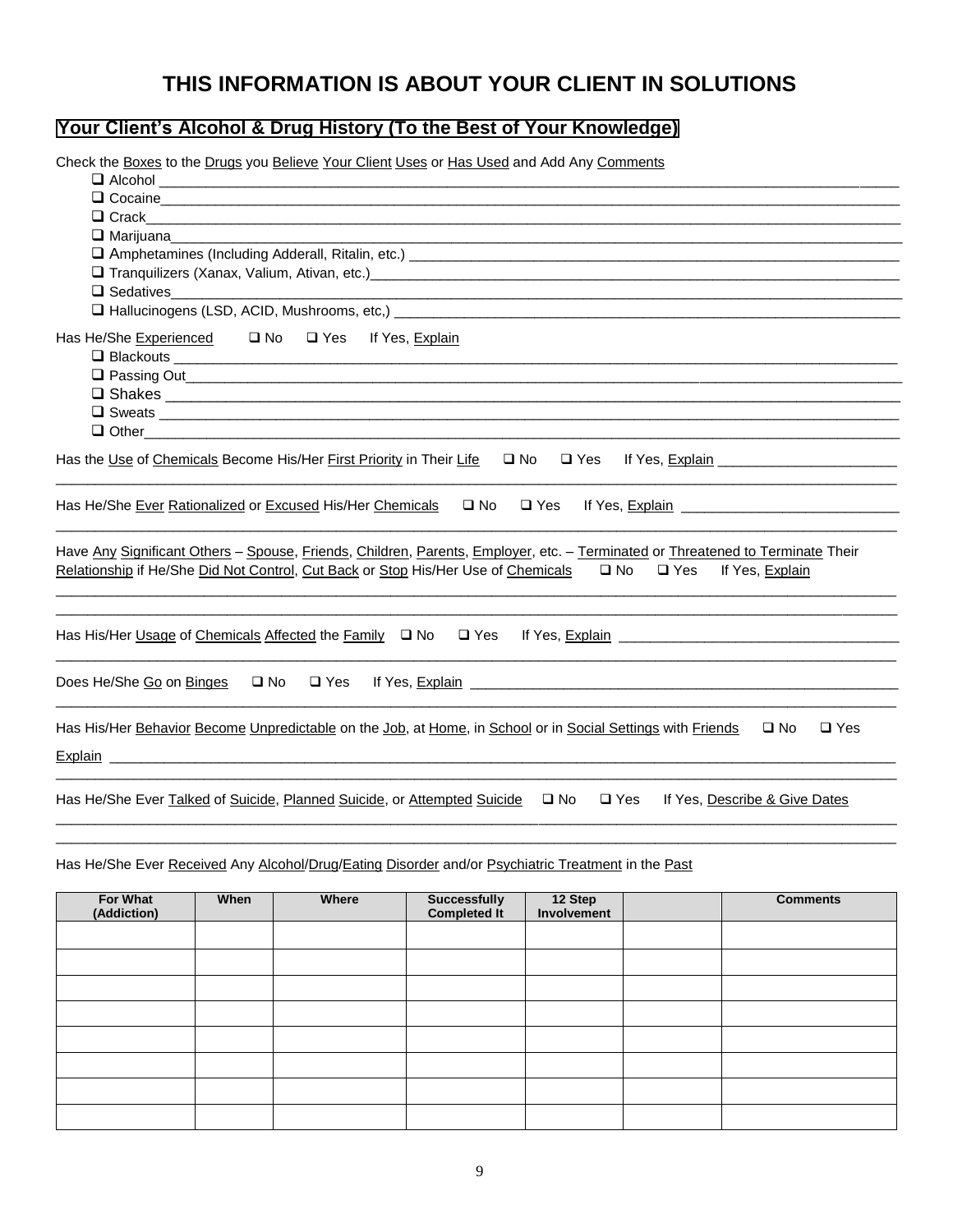### **Your Client's Other Addictions and Mental/Emotional Health**

| Does Your Loved One/Client have a Problem with Food □ No<br>$\Box$ Yes<br>If Yes, Please Explain                                                                                                                              |
|-------------------------------------------------------------------------------------------------------------------------------------------------------------------------------------------------------------------------------|
|                                                                                                                                                                                                                               |
|                                                                                                                                                                                                                               |
|                                                                                                                                                                                                                               |
|                                                                                                                                                                                                                               |
|                                                                                                                                                                                                                               |
| Does He/She Have a Problem with Work Addiction<br>$\square$ No<br>$\Box$ Yes<br>Please Describe How This Affected You and Your Family                                                                                         |
|                                                                                                                                                                                                                               |
|                                                                                                                                                                                                                               |
| Do you Believe That He/She Could Have a Problem with Any of the Following □ No<br>$\square$ Yes<br>If Yes, Please Explain<br>$\Box$ Gambling $\Box$                                                                           |
|                                                                                                                                                                                                                               |
| $\Box$ Debting                                                                                                                                                                                                                |
| O Relationships/Sex executive contract to the contract of the contract of the contract of the contract of the contract of the contract of the contract of the contract of the contract of the contract of the contract of the |
|                                                                                                                                                                                                                               |
|                                                                                                                                                                                                                               |
| Has He/She Ever Been Sexually, Physically, or Verbally Abusive with a Spouse, Child, Sibling, Parent □ No □ Yes, Please Explain                                                                                               |
| Do You Believe He/She is Suffering from Other Addictions Not Mentioned Above<br>$\square$ Yes<br>If Yes, Please Explain<br>$\square$ No                                                                                       |
| <u>Has Your Client</u> Ever Been Diagnosed with a Mental Disorder Q No Q Yes Please Explain                                                                                                                                   |
|                                                                                                                                                                                                                               |
|                                                                                                                                                                                                                               |
|                                                                                                                                                                                                                               |
| Dissociative Disorder (When)__________<br>$\Box$ Borderline $\Box$ Narcissist $\Box$ Dependent<br>$\Box$ Paranoid<br>□ Schizoid<br>□ Antisocial<br>□ Histrionic<br>□ Avoidant                                                 |
|                                                                                                                                                                                                                               |
| <b>Codependency</b>                                                                                                                                                                                                           |
| Does Your Loved One/Client Have Trouble Maintaining Friendships □ No □ Yes If Yes, Please Explain                                                                                                                             |
|                                                                                                                                                                                                                               |
| Have You Noticed Any of the Behaviors and Attitudes Described Below in the Client<br>$\square$ No<br>$\square$ Yes<br>If Yes, Please Explain<br>$\Box$ Perfectionism                                                          |
| <u> 1989 - Jan Barat, margaret amerikan bahasa (j. 1989)</u>                                                                                                                                                                  |
|                                                                                                                                                                                                                               |
|                                                                                                                                                                                                                               |
|                                                                                                                                                                                                                               |
|                                                                                                                                                                                                                               |
|                                                                                                                                                                                                                               |
| Has He/She Isolated From Family, Friends, or Social Involvement Q No Q Yes Please Explain Communication Communiculary                                                                                                         |
| Does He/She Apologize More Often for His/Her Behavior Q No Q Yes Please Explain Letter Construction Construction                                                                                                              |
| Has He/She Changed Jobs, School, Friends, Habits, etc. in an Effort to "Make Things Better" □ No<br>$\square$ Yes<br>If Yes, Please Explain                                                                                   |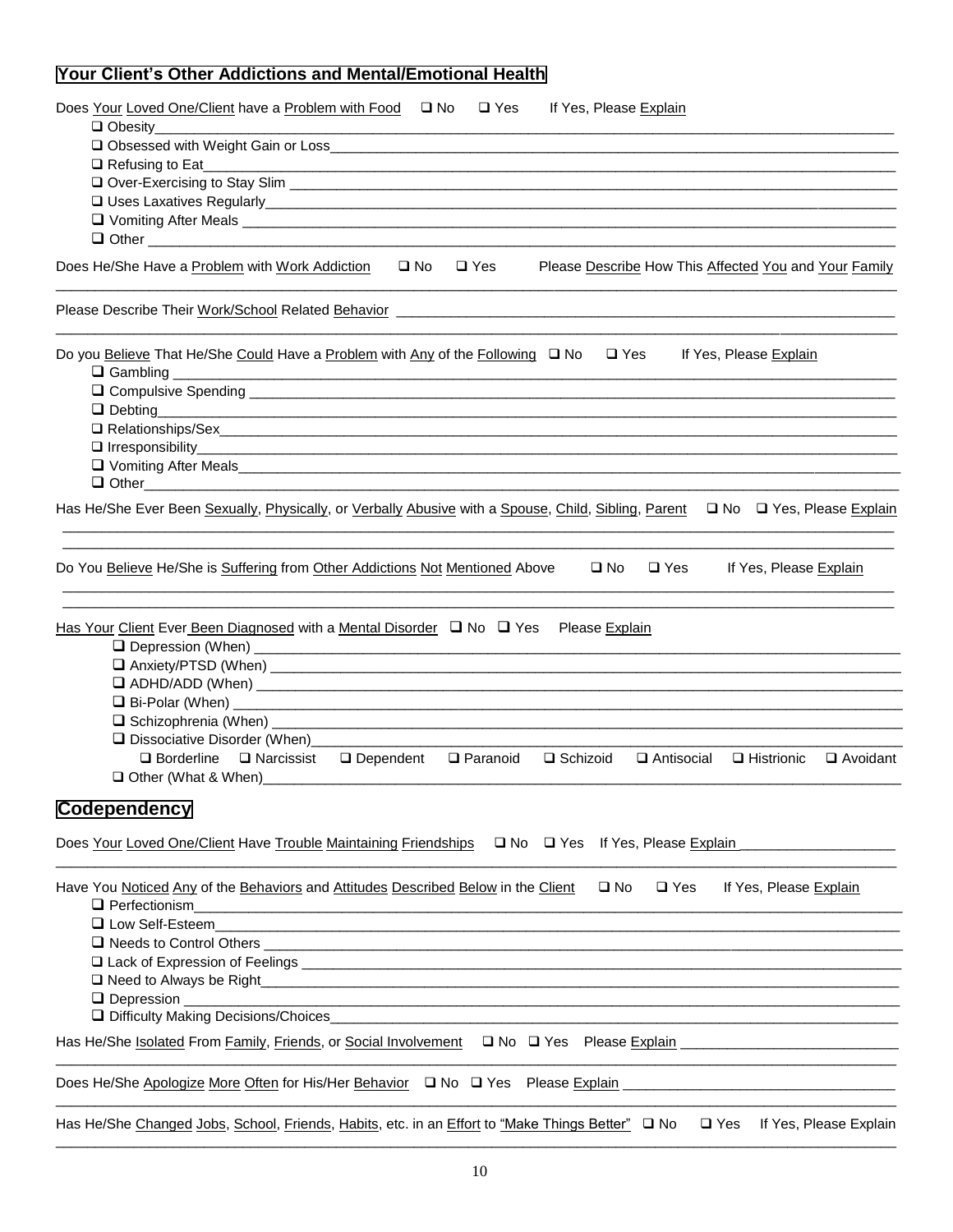| Has He/She Covered Up for Someone Else's Behavior Q No Q Yes                                                      | Please Explain |
|-------------------------------------------------------------------------------------------------------------------|----------------|
| Has His/Her Care for Personal Appearance Changed $\Box$ No $\Box$ Yes                                             | Please Explain |
| Does He/She Blame Other People, Places or Things for Difficulties Experienced $\Box$ No $\Box$ Yes Please Explain |                |
| $\square$ No<br>Does He/She Experience Mood Swings<br>$\square$ Yes<br>Please Explain                             |                |
| Does He/She Seem to Have an Over-Developed Sense of Responsibility for Others $\Box$ No $\Box$ Yes Please Explain |                |
| Does He/She Seem to Experience Over Sensitivity to Personal Criticism $\Box$ No $\Box$ Yes Please Explain         |                |
| Why Do You Think Your Loved One/Client Came to Treatment                                                          |                |

Is there Any Additional Information You Think we Should Know in Order to Help Your Loved One/Client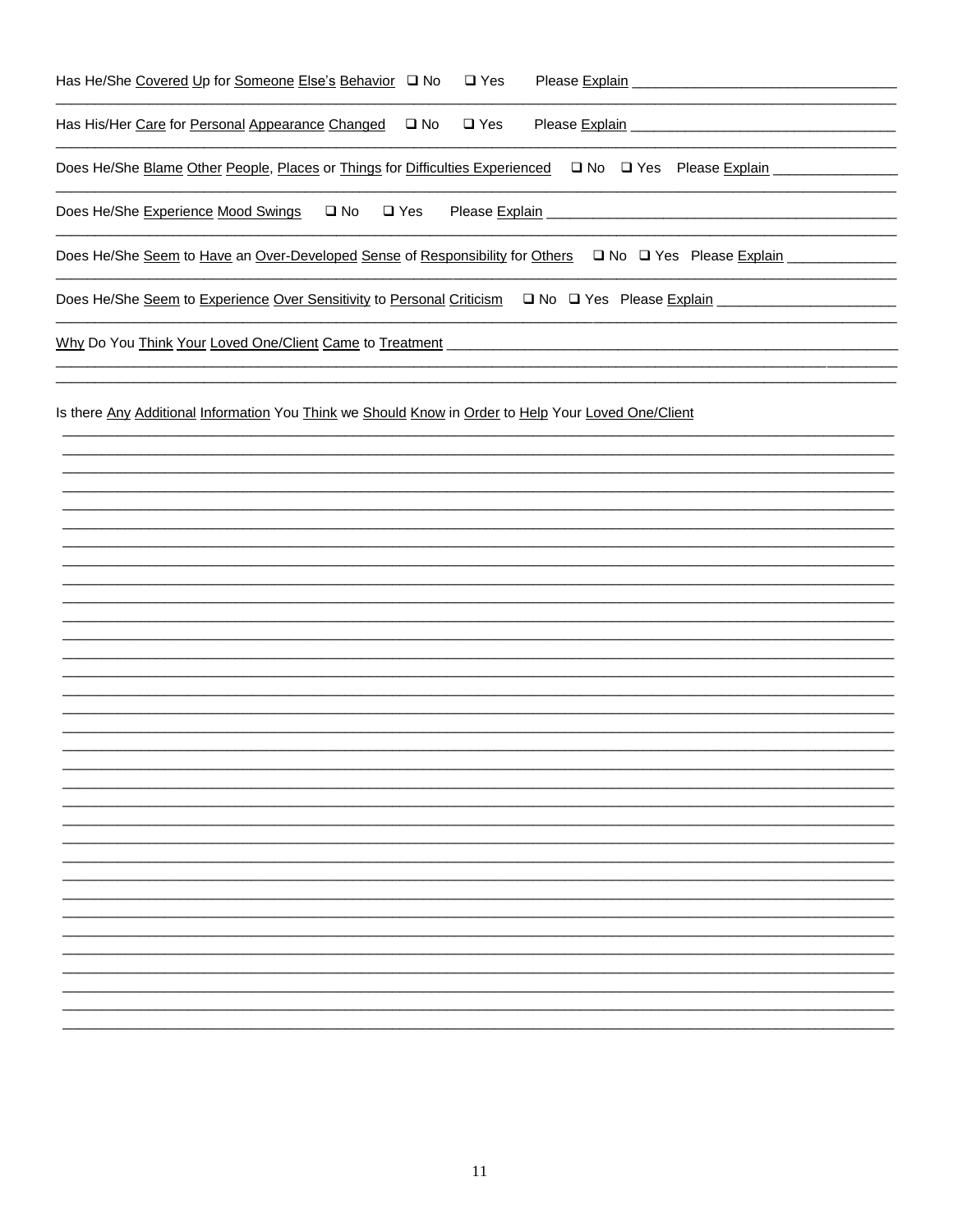# The Following Exercise Will Help You Identify the Feelings You Have About Your Client's Behavior.<br>All of This Information Will be Held in Confidence and Not Made Available to Your Client Without Your Consent.

| I Felt Angry About:       |  |
|---------------------------|--|
| I was Afraid When:        |  |
| I Felt Hurt About:        |  |
| I Felt Ashamed:           |  |
| I Felt Embarassed When:   |  |
| I Felt Guilty About:      |  |
| I Felt Sad About:         |  |
| I Felt Lonely When:       |  |
| I Felt Terror When/About: |  |
| I Felt Pain About:        |  |
| I Felt Helpless When:     |  |
| I Felt Hopeless When:     |  |
| I Felt Neglected When:    |  |
| I Felt Humiliated When:   |  |
| I Felt Unimportant When:  |  |